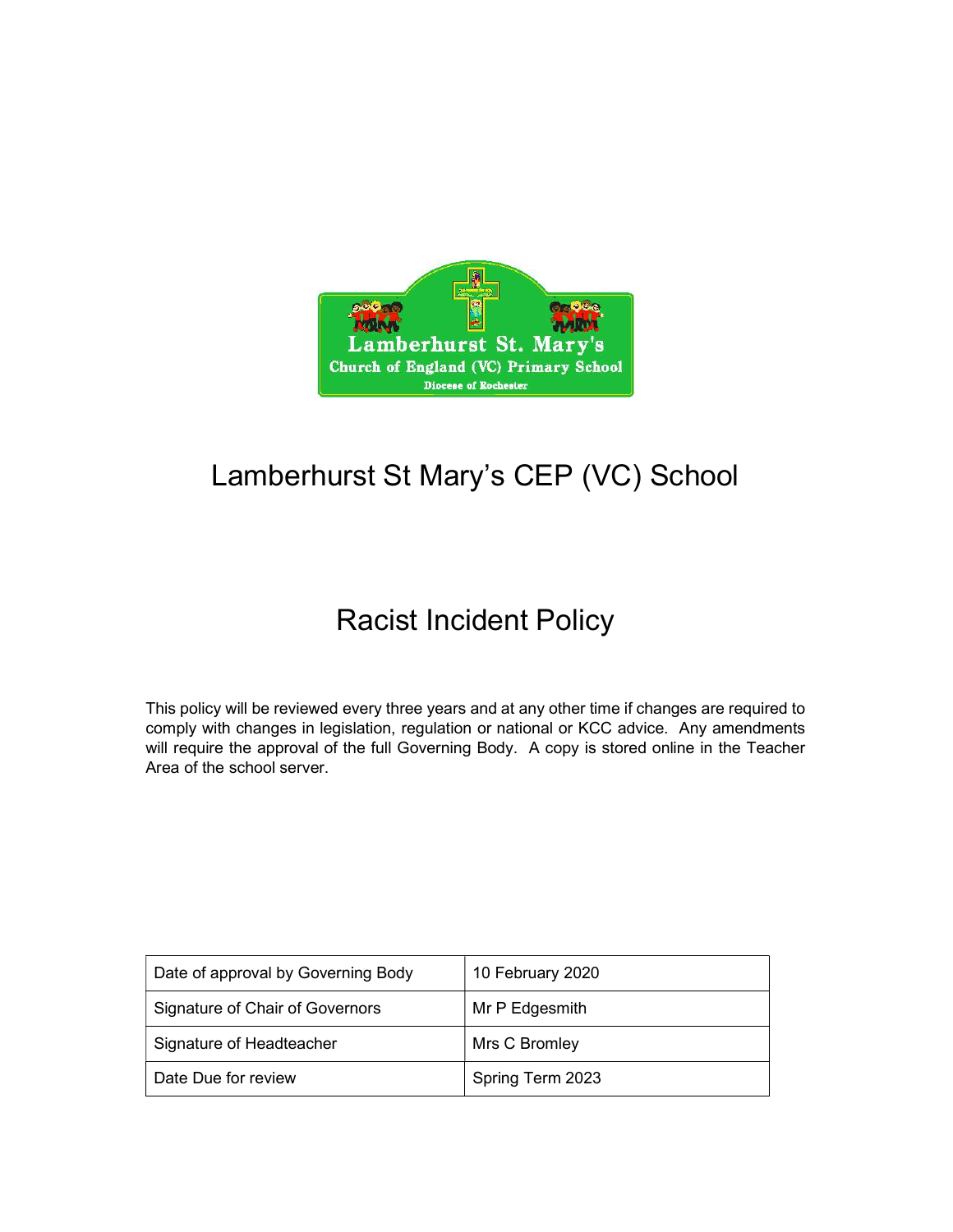## Aims

The aim of this Policy is to provide guidelines for Lamberhurst St Mary's Primary School to establish effective procedures for the reporting and recording of racist incidents.

It will ensure that action is taken to support the victims of racism and to deal with perpetrators appropriately. The Policy supports and reflects the information in the following documents:

- Learning for All: Standards for racial equality in schools (CRS 2000)
- Home Office Code of Practice on reporting and recording racist incidents in response to recommendation 15 of the Stephen Lawrence Inquiry Report (April 2000)

We all have the responsibility to challenge racism in our school. Action will only be successful if it forms part of a wider policy which is embedded within all our practices and the ethos of our Christian school community. "Learning for life in the love of God".

### **Definition**

Our definition of a racist incident is that taken from recommendation 12 of the Report of the Stephen Lawrence Inquiry:

'A racist incident is any incident which is perceived to be racist by the victim or any other person.'

Even if the victim of an incident does not complain, it should be treated as a racist incident if another person perceives it as such. For example, a teacher or youth worker overhears a child calling a Traveller child a 'gyppo'. The adult records this as a racist incident, even though the child does not complain to him or her.

Our definition of racial harassment is that of the CRE (Commission for Racial Equality):

'Verbal or physical violence which includes attacks on property as well as on the person, which is suffered by individuals or groups because of their colour, race, nationality and ethnic or national origins, and where the victim believes that the perpetrator was acting on racial grounds and/or there is evidence of racism.'

A racist incident may include:

- Derogatory name-calling, insults, racist jokes and language
- Verbal abuse and threats
- Physical assaults
- Ridicule based on difference of colour, race, ethnicity, nationality, culture, religion or language
- Refusal to co-operate with others because of any of the above differences
- Stereotyping on the basis of colour, race, ethnicity, etc.
- Racist comments
- Racist graffiti
- Written abuse
- Damage to property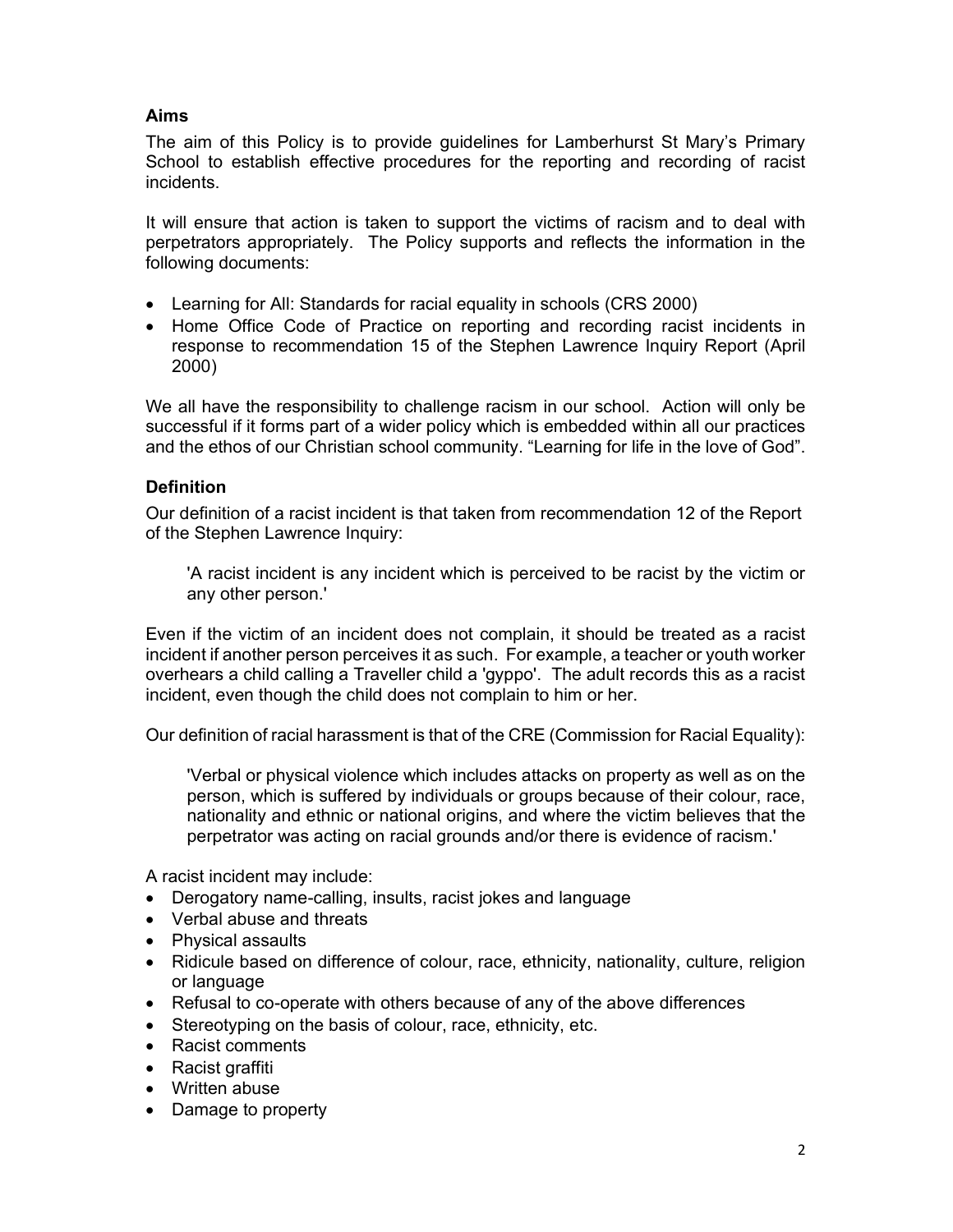- Incitement of others to act in a racist manner
- Provocative behaviour such as wearing racist badges or insignia'
- Bringing racist material such as leaflets, magazines or computer software onto the premises
- Recruiting other young people to racist organisations or groups

#### Dealing with Racist Incidents

No incident that is, or appears to be racially motivated, should go unchallenged and every member of staff has a responsibility for responding to the situation.

They should make explicit that any racist behaviour is unacceptable and contravenes the school's policy, culture and ethos.

If a member of staff is unable to resolve the matter, it should be referred to the Headteacher.

The action to be taken will depend on whether the perpetrator is known and whether he/she is a young person, a member of staff or an outside perpetrator.

Where the perpetrator is a young person or pupil, staff should explain why racist behaviour is unacceptable. Any disciplinary action taken, including temporary or permanent exclusion, will be in line with the School Community Behaviour Policy.

The parents or carers of all perpetrators and victims will be informed of the incident and action taken.

Racial harassment or any form of racist behaviour from any member of staff towards any pupil, young person, parent or another member of staff will not be tolerated, and will be dealt with as a serious breach of the school's disciplinary procedure. We recognise that appropriate training and other support will be necessary for all staff. When members of staff are found to have committed misconduct involving racial harassment, they will face disciplinary sanctions up to and including dismissal.

Where there is an outside perpetrator, staff should inform the Headteacher.

#### Recording and Reporting Incidents

In line with the recommendations of the documents cited in the opening section of this document, Lamberhurst St Mary's Primary School records all racist incidents. This includes the following details:

- Date
- Names of perpetrators and victims
- The ethnicity of all individuals involved
- Nature of incident
- Action taken in response
- Name of the person reporting the incident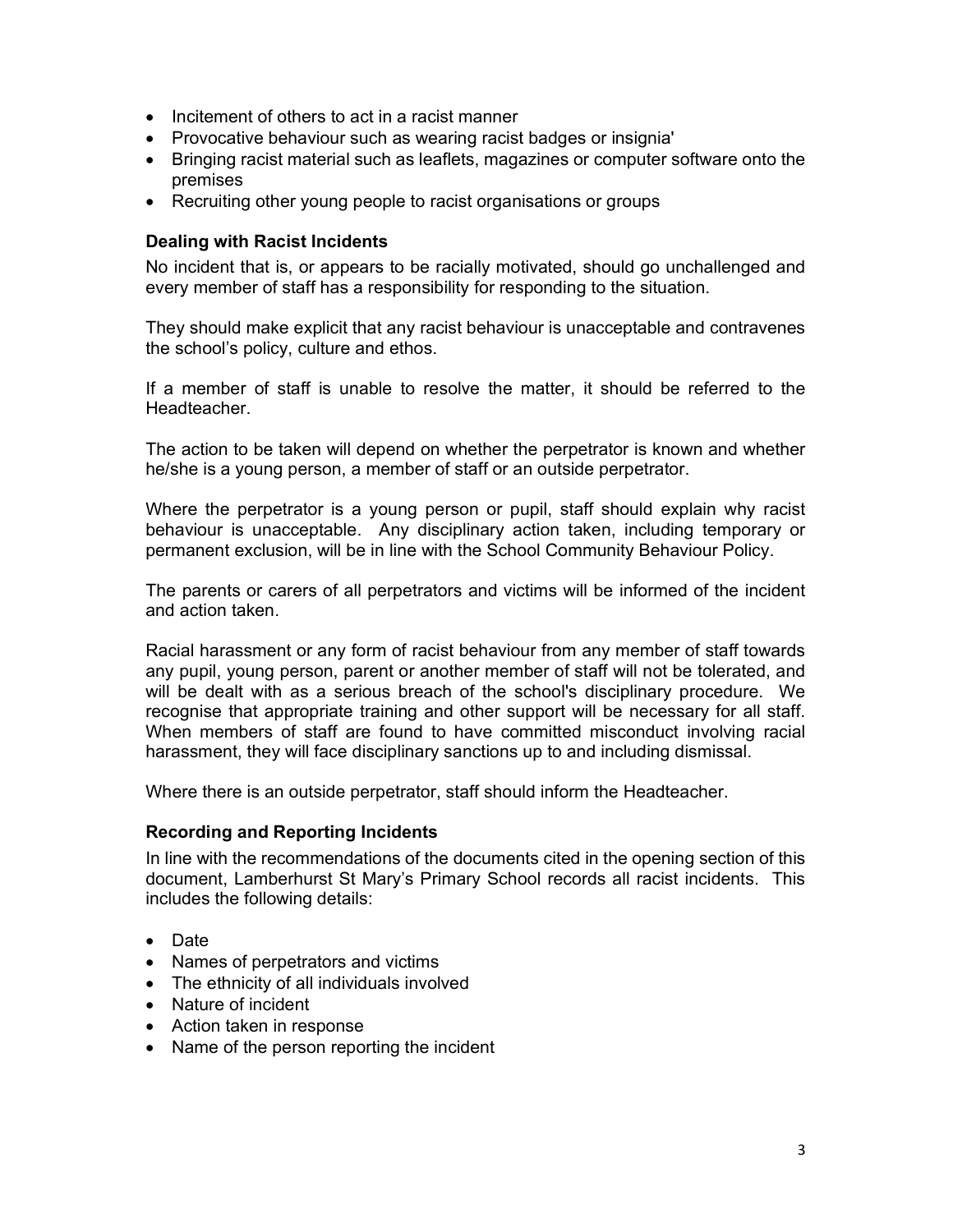The record forms are completed online by the Headteacher and kept in the Racist Incident File in the Headteacher's Office. Reporting online is completed termly, including 'nil' returns.

All incidents which involve a member of a minority ethnic group will be monitored to ensure that potentially racist incidents are not overlooked.

Although some incidents may seem minor, it is still important to log them, as repeat incidents often mean that earlier reports assume greater importance.

Governors are informed of the number and nature of racist incidents and the action taken to deal with them through the Headteachers' Report to Governors.

The pattern and frequency of racist incidents are analysed in order to inform future planning.

The Police will be advised of any racist incidents that may be categorised as crimes.

#### Support for the Victim

When dealing with racist incidents involving pupils or young people, staff will:

#### Listen attentively

- Indicate they are pleased that the young person has been able to tell them.
- Remain calm and reassuring.
- Accept their language and terminology.
- Remember that to confide in a member of staff may need considerable courage.

#### **Acknowledge**

- Acknowledge the feelings of the young person.
- Confirm they were right to make the disclosure.
- Show they understand the difficulty in discussing the matter.
- Establish whether the incident is part of a pattern.
- Reassure while explaining the need to take the matter further.

#### Report

Indicate that the information needs to be shared with others in authority in order to stop further harassment. If the victim is adamant that they do not want any further action, the incident should, nevertheless, be recorded. The circumstances of the victim, e.g. age or self-confidence in dealing with the situation for themselves, will be a guiding factor for staff when deciding on a course of action. In certain cases, the victim's identity will need to be protected and the situation must be handled sensitively. (See Appendix 1 – Procedure for reporting a racist incident).

#### Support

Recognise that victims will need immediate support and must be reassured that the matter will be treated seriously and that a full investigation will take place.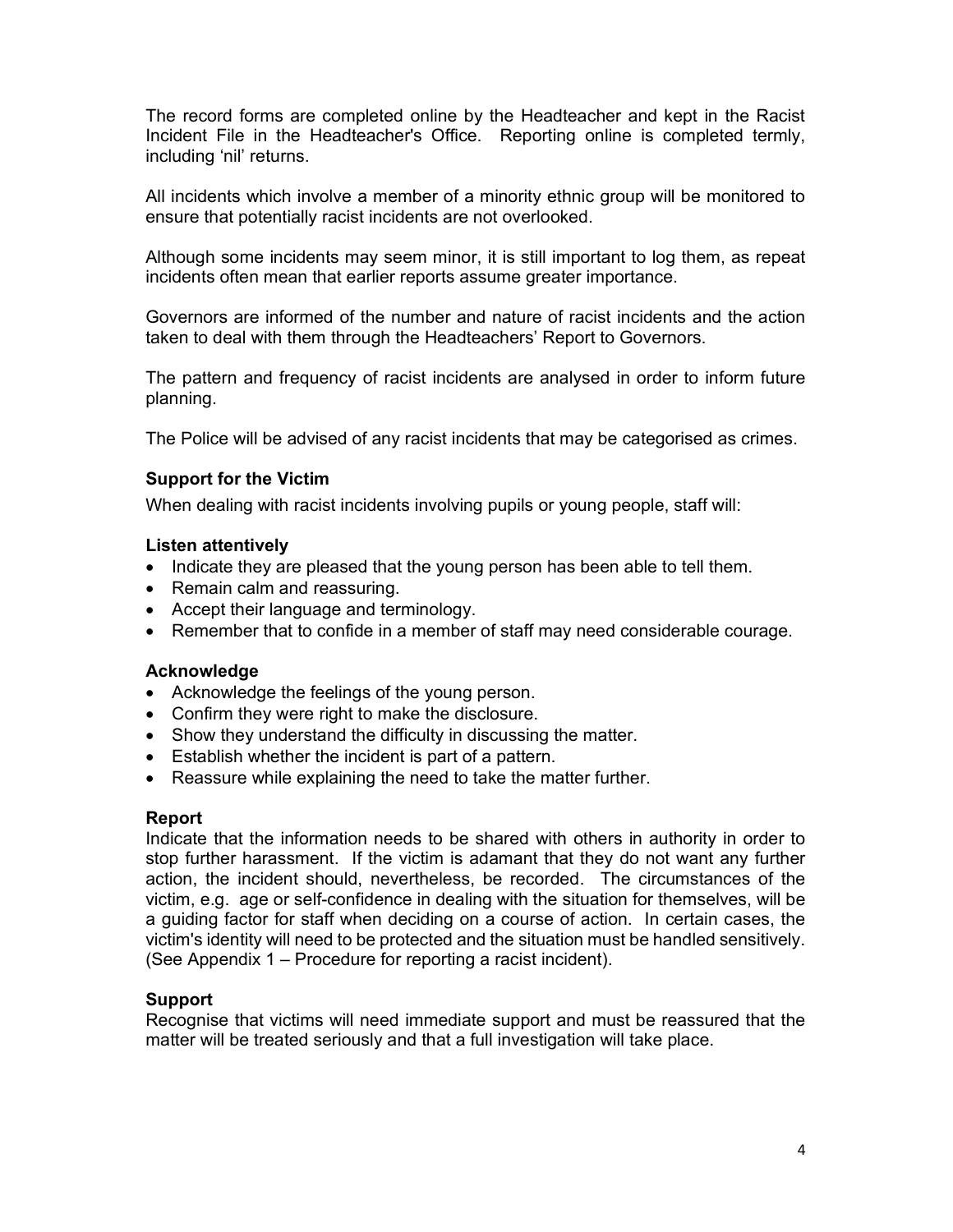Ensure that parents/carers are aware of the incident and kept informed of the progress of any investigation. It may be necessary to either provide support or encourage parents/ carers to seek support for themselves and other members of the family.

We recognise that members of staff can also experience racial harassment from pupils/young people, from other staff, from parents/carers, and from visitors or members of the public. We will support them in the same way as we would pupils/young people.

#### Whole School Issues

Racism has an impact on the whole school community and on the wider community it serves. Visual evidence will be dealt with immediately (graffiti removed, racist literature/badges/insignia confiscated, etc.)

There is regular and ongoing training and discussion of the issues and a sharing of the school's response amongst all staff, governors, pupils/young people and the local community. This common approach will include communication with parents/carers and community members and liaison with outside agencies.

We will ensure that all those connected with the establishment are aware of the policy and procedures and have access to any related documentation.

### Monitoring and Review

The Headteacher has overall responsibility for monitoring the recording and reporting of racist incidents. In collaboration with the Chair of Governors, they will analyse report forms on an annual basis. This analysis will inform reports to Governors and the LA on an annual basis.

The Headteacher will ensure that all staff read the Policy annually. It will be reviewed every three years or prior to this date should there be any changes to statutory requirements.